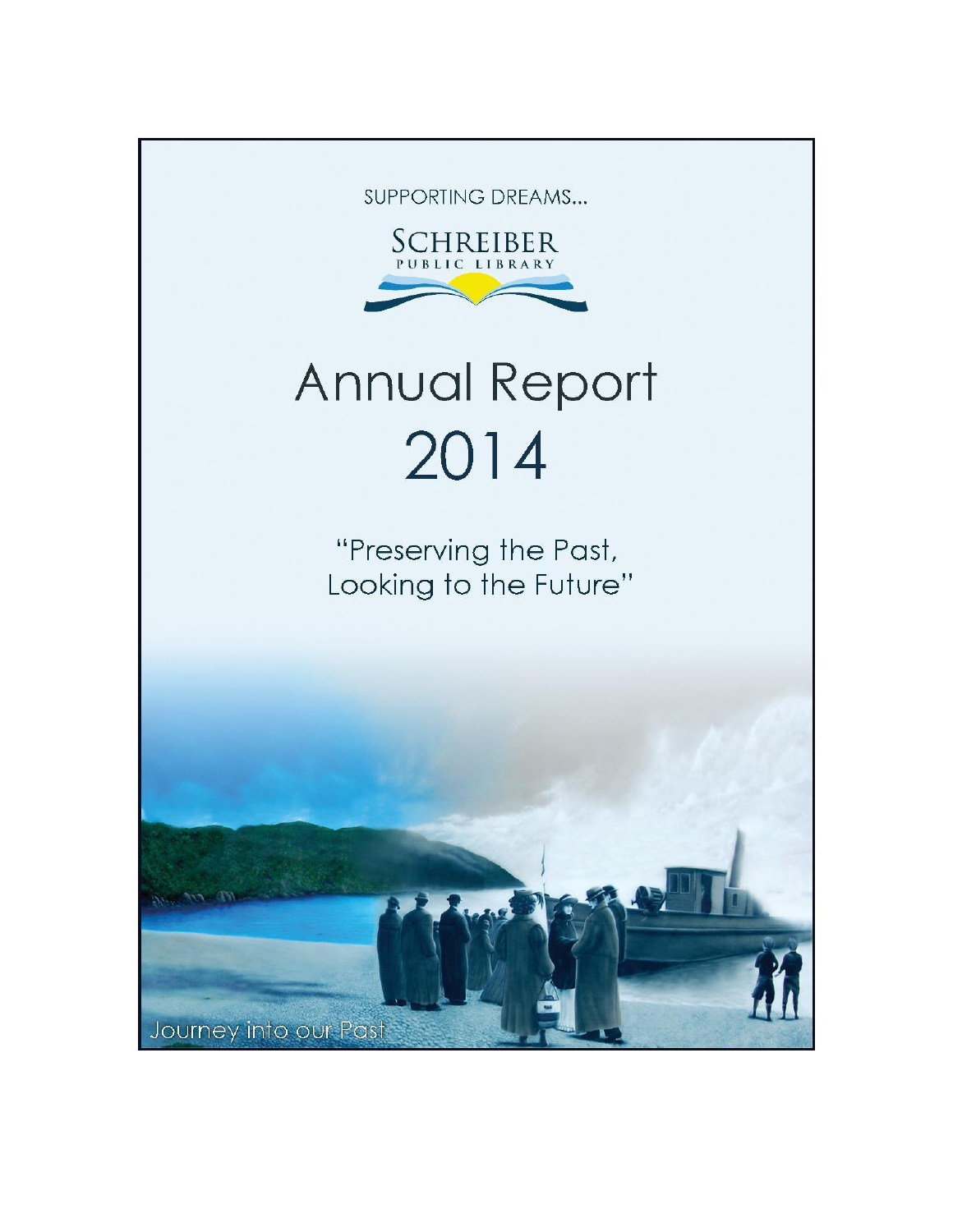# Library Board and Staff

## **MISSION STATEMENT**

The mission of the Schreiber Public Library is to enrich the lives of the people in our community as an affordable centre for lifelong learning, accurate up-to-date information, popular and leisure materials and activities and preservation of heritage materials.

## **BOARD MEMBERS**

Rona Godin - Chair Jessica Scott - Vice Chair David Mauro - Council Linda Trapp - Rossport Rep. Cathy Collinson Colleen Gauthier Sandy Quinton Teresa Stortini Joyce Reid

## **STAFF MEMBERS**

Donna Mikeluk - Head Librarian Linda Williamson - Assistant Librarian Coral Pelto - Library Clerk David Mayry - Library Page NOHFC Intern - Evan Cole Coral Pelto - CAP Candace Reid - Summer Student David Costa - Summer Student

OLA Conference Library Accreditation Minister Chan, Joyce Cunningham, OLS-N Chair, Donna Mikeluk CEO

Ontario Volunteer Service Awards Sandra Quinton, Joyce Reid, Teresa Stortini, Rona Godin

## **MESSAGE FROM THE BOARD CHAIR**

The Board is grateful to all our staff members for their dedication and commitment to providing quality service to the community. The Schreiber Public Library focuses on reading, literacy, learning and much more. The Library Board and Staff strive to maintain a system that continues to meet the needs of our residents as well as visitors. We are fortunate to be working with a Town Council which recognizes that the Library enriches the community and adds to the economic vitality of the town; their support has been greatly appreciated. We encourage feedback, positive as well as constructive criticism, so we may continue to provide the best possible service to our community.



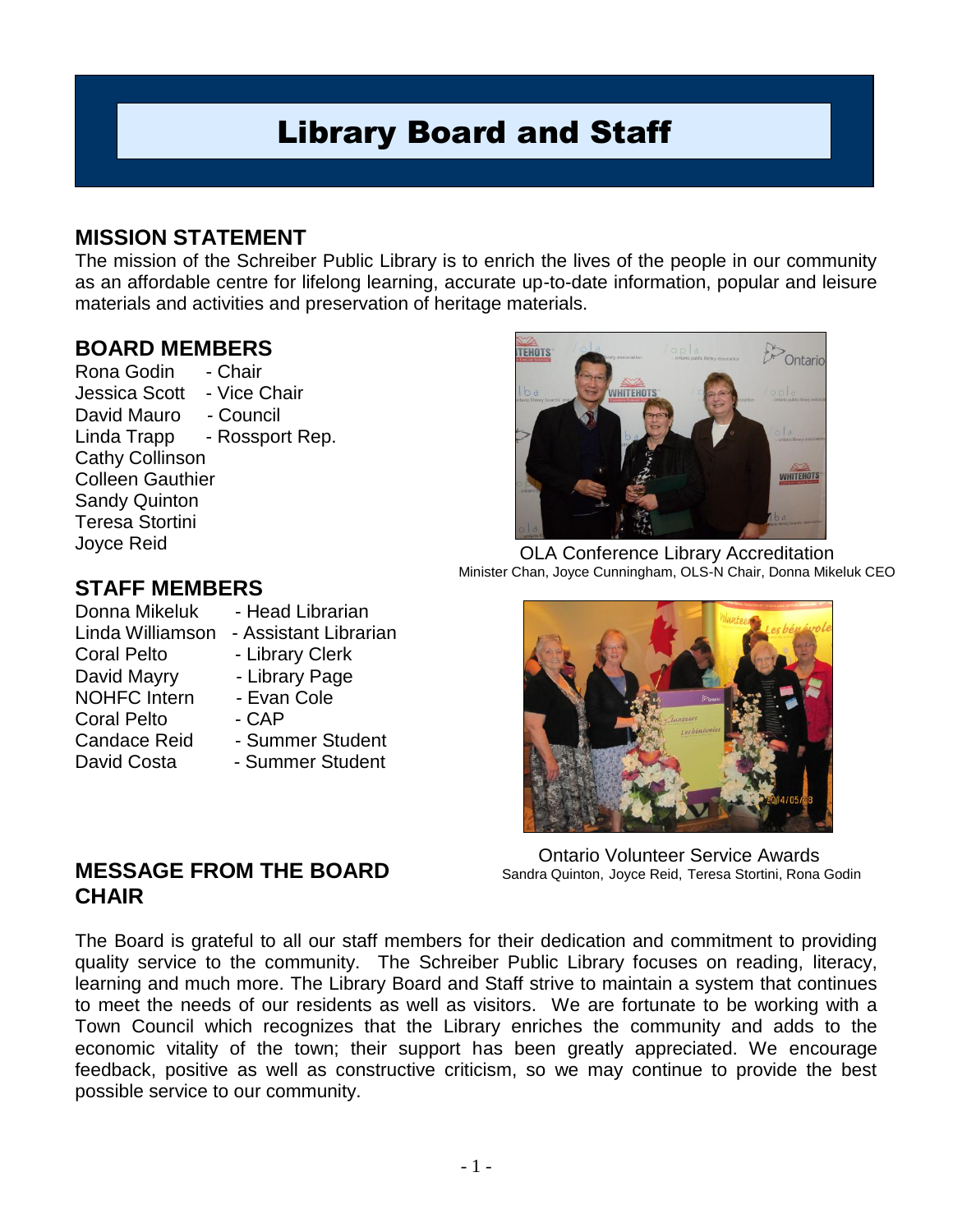# Statement of Revenue and Expenses

## *For the year ended December 31, 2014.*

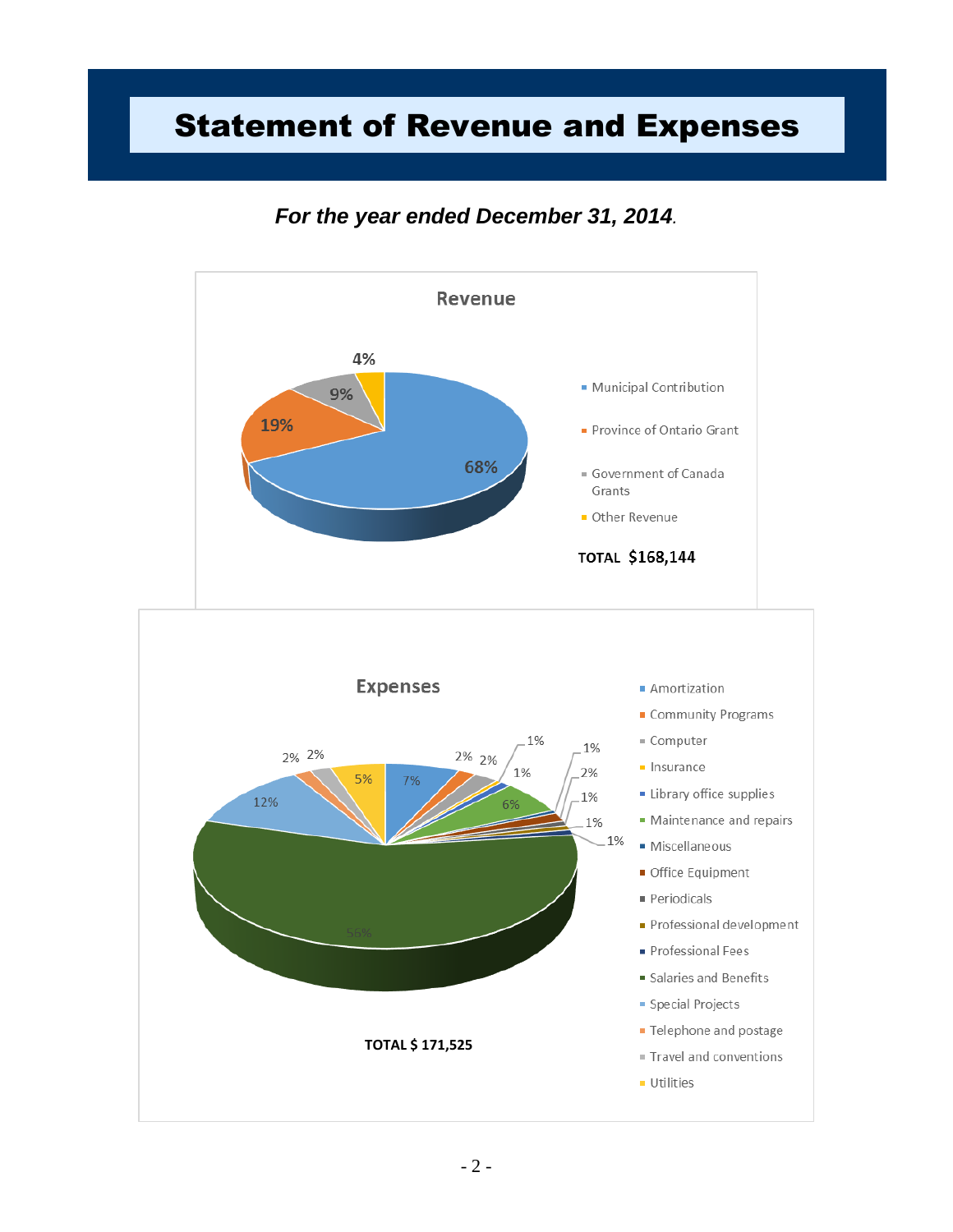# Statistical Information

## *Library Usage Year Ending at December 31, 2014*

| <b>Annual Circulation</b>        | 8,930  |
|----------------------------------|--------|
| <b>Annual Program Attendance</b> | 4,292  |
| <b>In Library Material Use</b>   | 1,500  |
| <b>Library Visits</b>            | 9,150  |
| <b>Wireless Visits</b>           | 5,300  |
| <b>Database Usage</b>            | 35,400 |
| <b>CAP/Reference</b>             | 4,950  |
| <b>Total Annual Usage</b>        | 69,522 |

## *Holdings as at December 31, 2014*

| <b>Library Resources</b>       | 11,818 |
|--------------------------------|--------|
| <b>Magazines</b>               | 3,712  |
| <b>DVDs &amp; CDs</b>          | 1,670  |
| <b>Databases</b>               | 92     |
| <b>E Readers/Daisy Readers</b> | 9      |
| <b>Reference Material</b>      | 580    |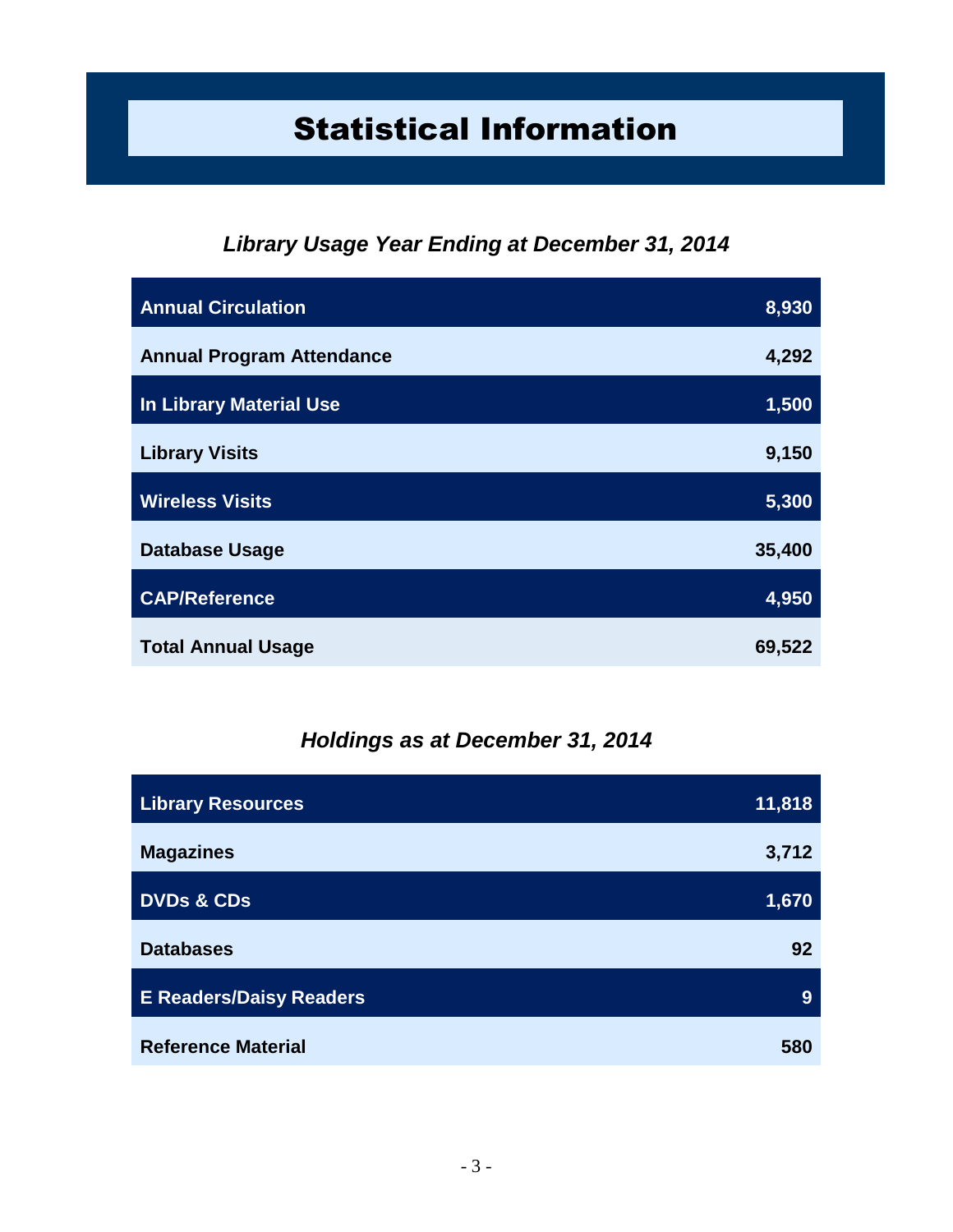# Programs & Events

### **Clubs**

Art Club Book Club Little Sprouts Community Garden Quilting & Patch of Friends Quilt Show

## **Events**

Book Sales Children's Pictionary Heritage Days Bocce Ball, Chalk Drawing Contest Ontario Library Week Puppet Show Zucchini & Squash Contest

#### **Workshops**

Children's Sewing Class Computer Training – C.A.P Cooking for One Drink your veggies Eye Health Tall Tales with Terry McParland Women's & Children's Crafts

#### **Displays**

Freedom to read/Banned Books Life Cycle of a Worm & School program

#### **Programs**

Community Connections SPS Sunflower Growing Contest Drop Zone for Teens Little Sprouts Community Garden Readers Roost School Reading Programs "Blue Spruce" Summer Reading Program Seniors Drop-In